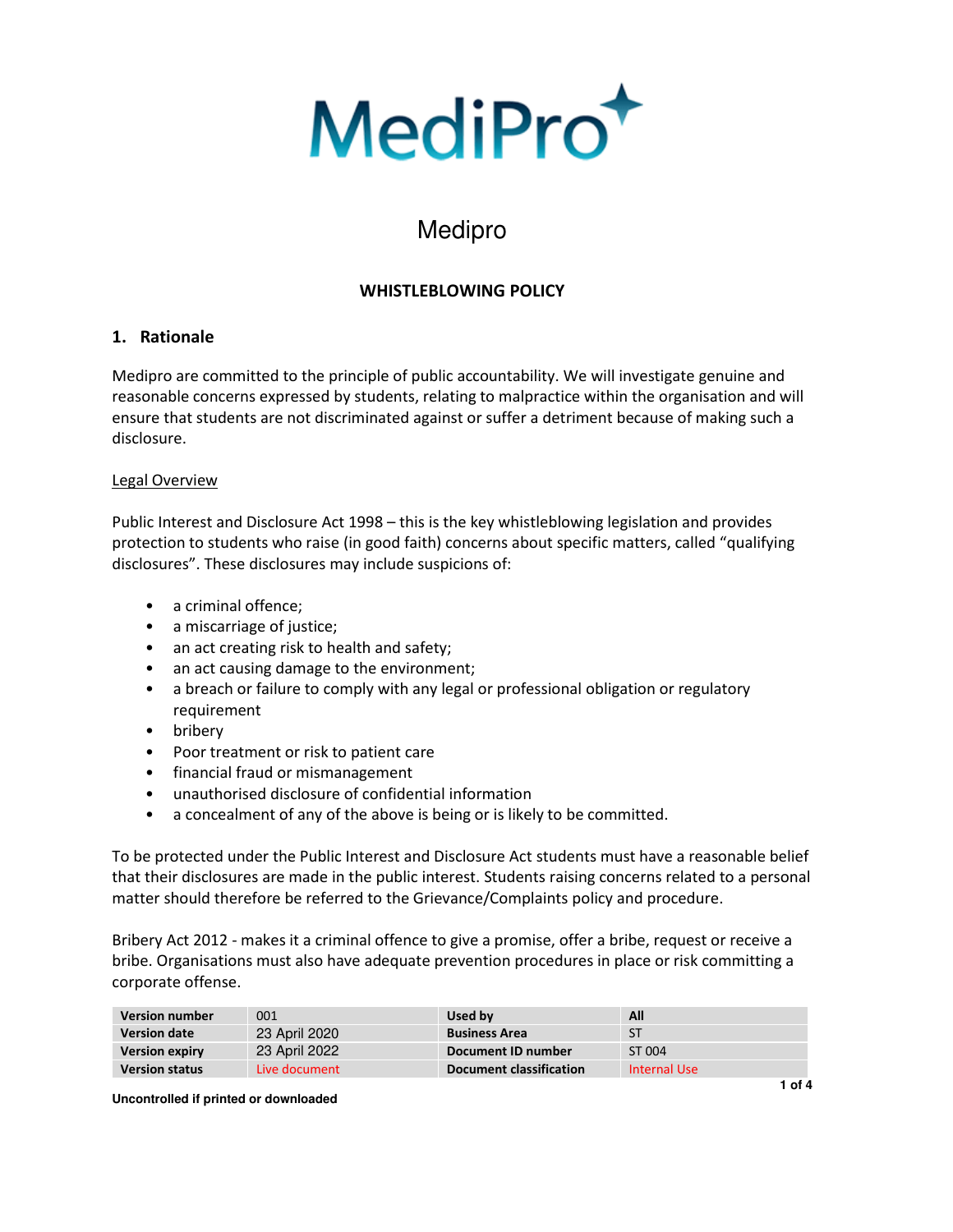MediPro<sup>+</sup>

# Medipro

## **2. Process**

Students should normally address any concerns to an appropriate Module Leader. If this would be inappropriate (possibly due to the implication of the Module Leader) then concerns should be addressed to the either the Programme Leader. In instances where students feel that the matter should be reported externally they can also contact the HCPC.

## Student Protection

Students should generally be encouraged to put their names to any disclosures they make. However, the identity of the individual who has raised a concern will be protected and will not be disclosed, so far as possible, if they request it.

Request for anonymity will be subject to:

- The seriousness of the issue raised
- The credibility of the concern
- The likelihood of confirming the allegation from attributable sources.

Students should be made aware that they may be asked to present evidence and reveal their identity if the need arises.

#### The Investigation Process

Investigations will differ depending on the nature of the issue being raised. Some may involve internal investigators and/or the police. As such it is not possible to set an exact time scale for investigations, although it should be conducted as speedily as possible.

| <b>Version number</b> | 001           | Used by                 | All          |
|-----------------------|---------------|-------------------------|--------------|
| <b>Version date</b>   | 23 April 2020 | <b>Business Area</b>    | ST           |
| <b>Version expiry</b> | 23 April 2022 | Document ID number      | ST 004       |
| <b>Version status</b> | Live document | Document classification | Internal Use |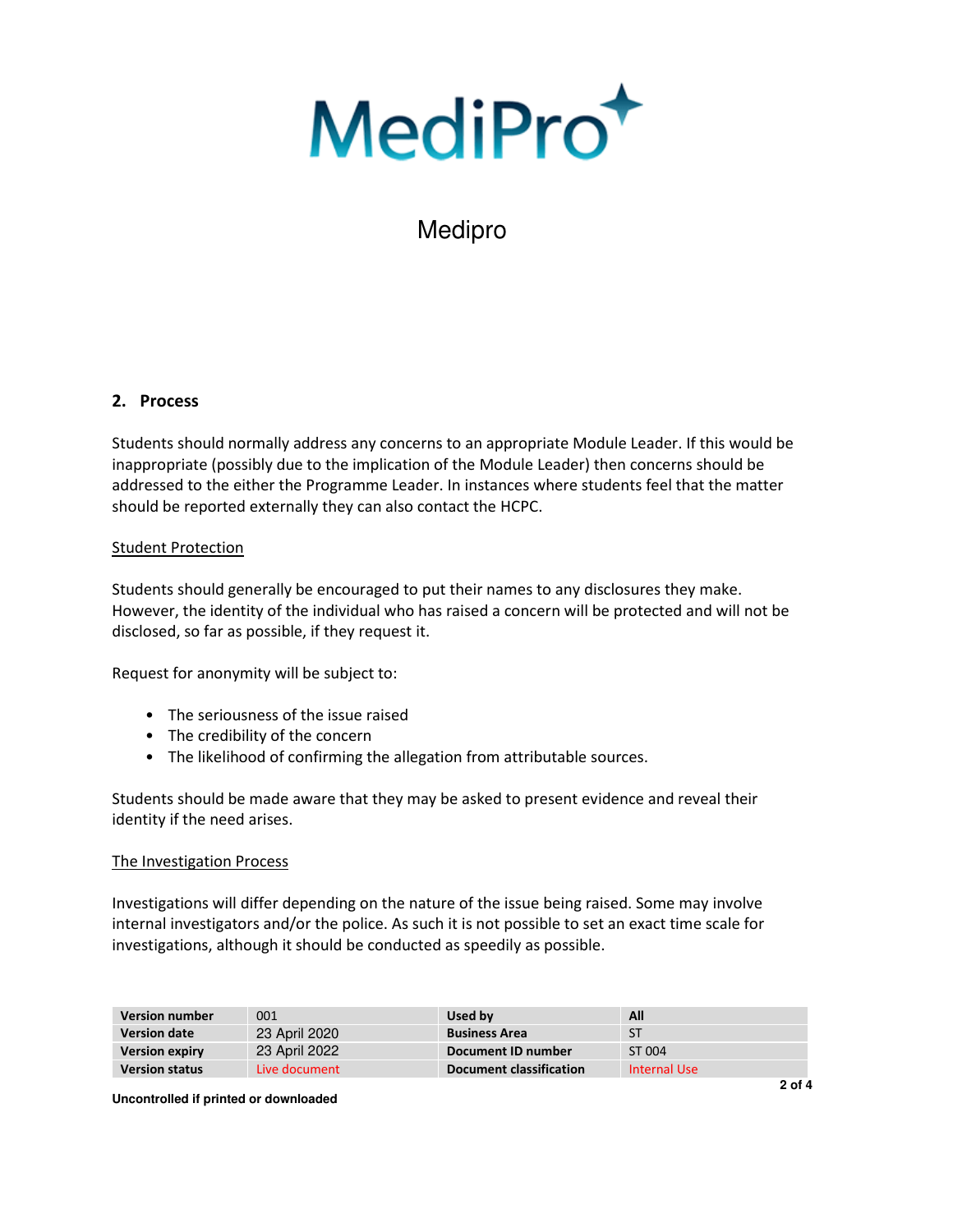# MediPro<sup>+</sup>

# Medipro

If there is any evidence of criminal activity, then the investigating officer should inform the police. Medipro will ensure that any internal investigation does not hinder a formal police investigation. All responses to the complainant will be in writing and sent to their home address. The investigating officer should follow these steps:

- Full details and clarifications of the complaint should be obtained.
- The investigating officer should inform the student against whom the complaint is made as soon as is practically possible. The student will be informed of their right to be accompanied by a representative at any future interview or hearing held under the provision of these procedures.
- The investigating officer should consider the involvement of the Medipro Board of Directors.
- The allegations should be fully investigated by the investigating officer with the assistance where appropriate, of other individuals/bodies.
- A judgement concerning the complaint and validity of the complaint will be made by the investigating officer. This judgement will be detailed in a written report containing the findings of the investigations and reasons for the judgement. The report will be passed to the Board of Directors as appropriate.
- The Board of Directors will decide what action to take. If the complaint is shown to be justified, then they will invoke appropriate action.
- The complainant should be kept informed of the progress of the investigations and, if appropriate, of the outcome.
- If appropriate, a copy of the outcomes will be passed to the HCPC to enable a review of the procedures.

If the investigation finds the allegations unsubstantiated and all internal procedures have been exhausted, but the complainant is not satisfied with the outcome of the investigation, Medipro recognises the lawful rights of students and ex-students to make disclosures to prescribed organisations (such as the Health and Safety Executive, the Audit Commission, or other regulators), or, where justified, elsewhere.

## Guidance for Tutors

When an issue is raised, it is important for tutors to try view the allegations objectively and note down any details of the complaint. Issues should be addressed as soon as possible.

| <b>Version number</b> | 001           | Used by                        | All          |
|-----------------------|---------------|--------------------------------|--------------|
| <b>Version date</b>   | 23 April 2020 | <b>Business Area</b>           | ST           |
| <b>Version expiry</b> | 23 April 2022 | Document ID number             | ST 004       |
| <b>Version status</b> | Live document | <b>Document classification</b> | Internal Use |